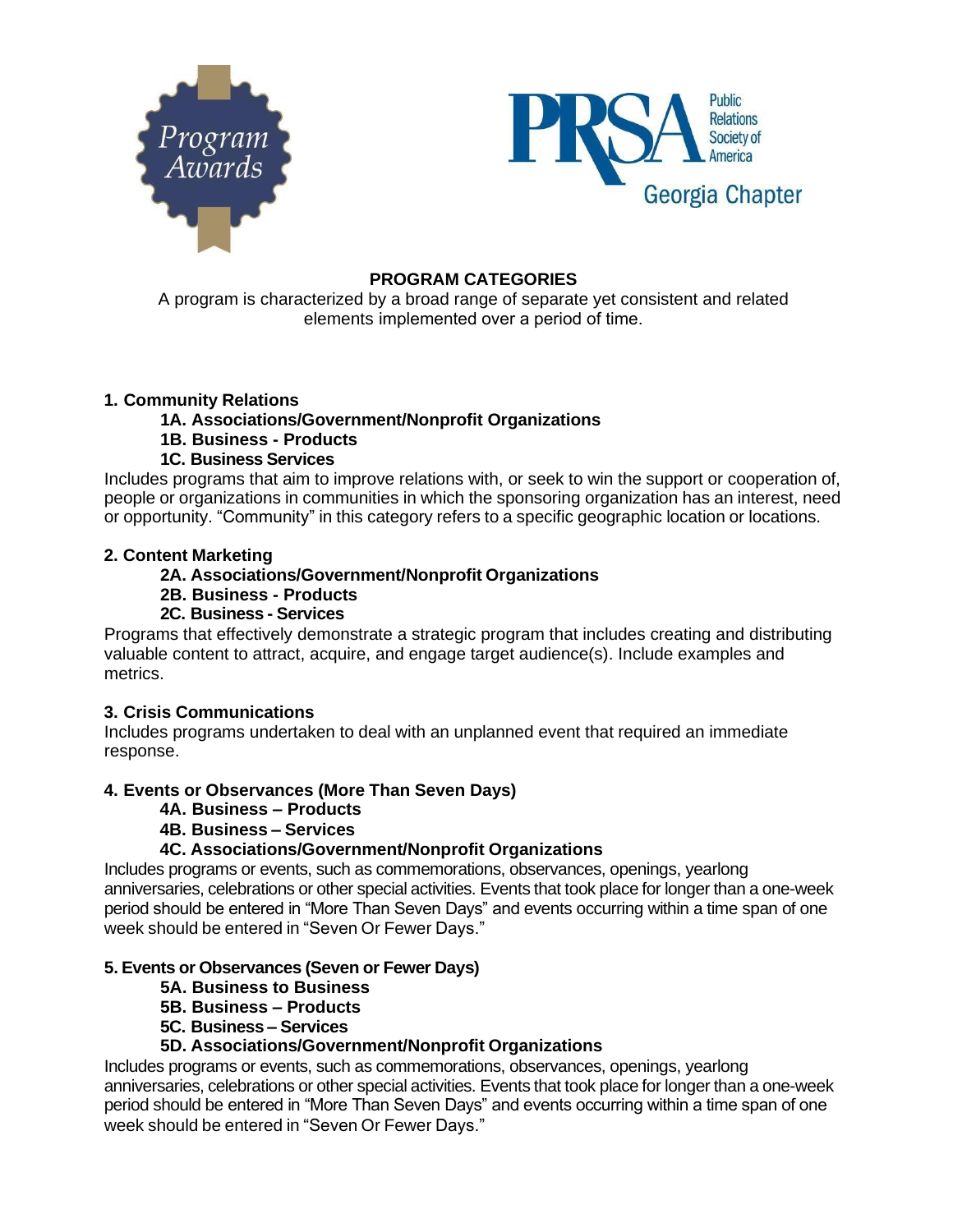## **6. Financial Communications**

Includes programs directed to shareowners, other investors and the investment community.

### **7. Global Communications**

Includes any type of program, such as Reputation/Brand Management, Marketing or Events and Observances, that demonstrates effective global communications implemented in more than one country.

#### **8. Influencer Marketing to Expand Awareness**

Program that focuses on using paid spokespeople and key leaders to increase awareness and drive your brand's message to the larger market.

#### **9. Integrated Communications**

### **9A. Associations/Government/Nonprofit Organizations**

- **9B. Business to Business**
- **9C. Consumer Products**
- **9D. Food & Beverage**
- **9E. Non-Packaged Goods**
- **9F. Packaged Goods**
- **9G. Retail Stores and Restaurants**

### **9H. Consumer Services**

Includes any program that demonstrates leadership of public relations strategies and tactics in a creative and effective integrated campaign, along with other marketing or communications. The program must demonstrate the clear leadership of public relations, along with its integration with other disciplines.

### **10. Internal Communications**

## **10A. Associations/Government/Nonprofit Organizations**

- **10B. Business – Fewer Than 1,000 Employees**
- **10C. Business – 1,000 to 10,000 Employees**

## **10D. Business – More Than 10,000 Employees**

Includes programs targeted specifically to special publics directly allied with an organization, such as employees, members, affiliated dealers and franchisees.

#### **11. Issues Management**

For programs undertaken to deal with issues that could extraordinarily affect ongoing business strategy.

#### **12. Marketing**

**12A. Marketing – Business to Business – Products**

**12B. Marketing – Business to Business – Professional and/or Financial Services**

- **12C. Marketing – Consumer Products – Food and Beverage**
- **12D. Marketing – Consumer Products – Health Care**
- **12E. Marketing – Consumer Products – Non-Packaged Goods**
- **12F. Marketing – Consumer Products – Packaged Goods**
- **12G. Marketing – Consumer Products – Retail Stores and Restaurants**
- **12H. Marketing – Consumer Products – Technology**
- **12I. Marketing – Consumer Services – Financial Services**
- **12J. Marketing – Consumer Services – Health Care Services**
- **12K. Marketing – Consumer Services – Technology**
- **12L. Marketing – Consumer Services – Travel and Tourism / Hospitality**

Includes programs designed to introduce new products/services, or promote existing products/services to a particular audience.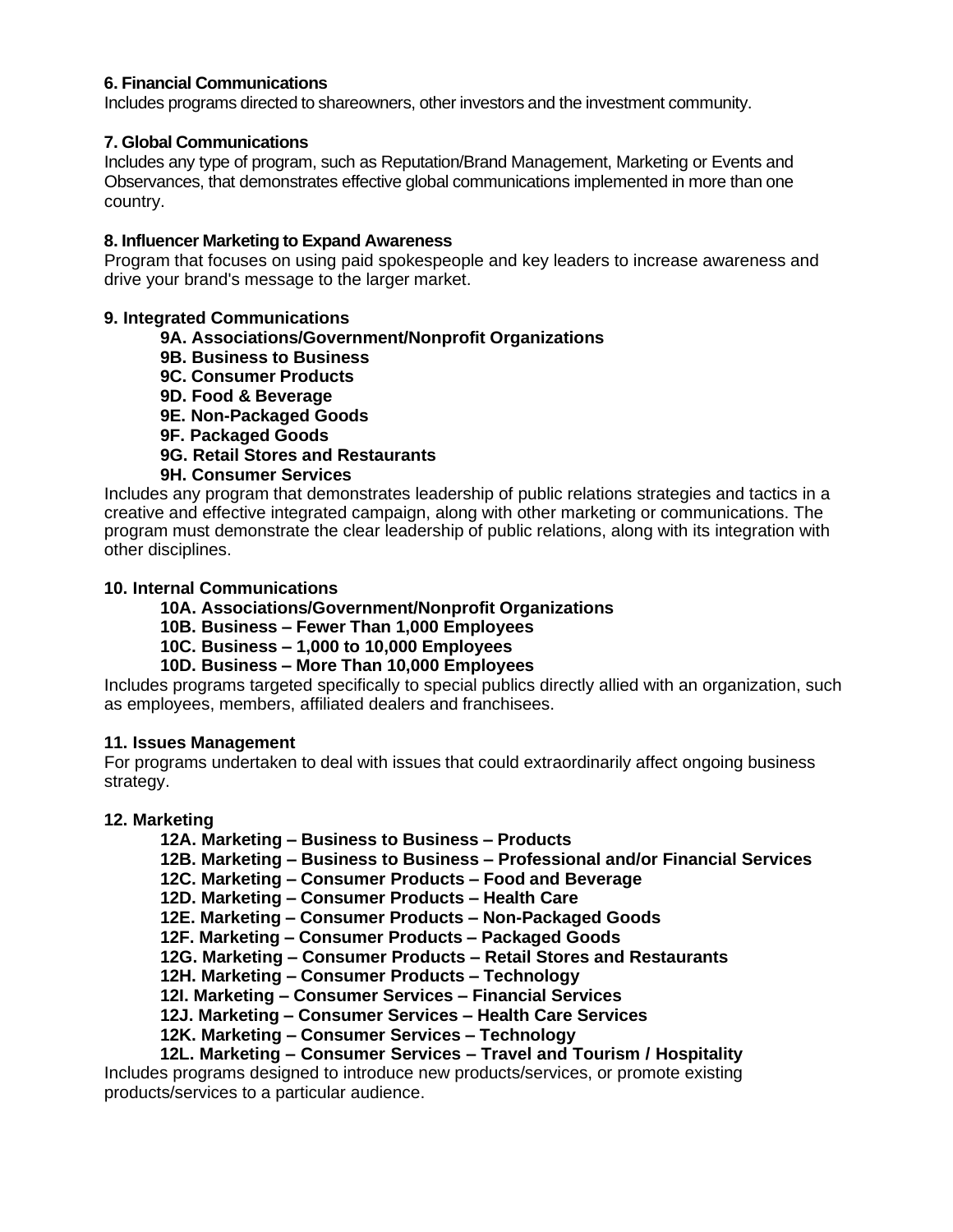# **13. Most Effective Agency Campaign**

Successful and effective campaign housed within an agency setting. This includes work done for all agency clients.

# **14. Most Effective In-House Campaign**

Successful and effective campaign created by an in-house communications team. In-house work from all industry sectors is included.

# **15. Most Effective Independent Counselor Campaign**

Successful and effective campaign created by an independent counselor. Independent counselor is defined by PRSA Georgia as solo practitioners, within small agencies (less than three employees), freelancers, or as part of a local, regional or national virtual team. Independent counselor work from all industry sectors is included.

## **16. Most Effective Campaign on a \$5,000 to \$10,000 Budget**

Effective campaign delivered within parameters of a limited budget. This does not include staff time and overhead.

## **17. Most Effective Campaign on a Shoe String Budget (\$5,000 or Less)**

Successful campaign despite constraints of a small budget. This does not include staff time and overhead.

## **18. Most Effective Corporate Social Responsibility Campaign**

Program that enhances a corporate reputation and demonstrates a business approach to initiatives that positively impact society. Campaigns to highlight the positive impact that they have had delivering economic, social and environmental benefits to stakeholders.

## **19. Most Effective Diversity, Equity, and Inclusion Campaign for Internal Audiences**

Efforts devoted to promoting inclusivity and/or dismantle discrimination for racial, ethnic, religious or sexual orientation and gender differences targeted toward internal audiences.

## **20. Most Effective Diversity, Equity, and Inclusion Campaign for External Audiences**

Efforts devoted to promoting inclusivity and/or dismantle discrimination for racial, ethnic, religious or sexual orientation and gender differences targeted toward external audiences.

## **21. Multicultural Public Relations**

For any type of program, such as institutional, marketing and community relations, specifically targeted to a cultural group.

## **22. Public Affairs**

## **22A. Associations/Government/Nonprofit Organizations 22B. Business**

Includes programs specifically designed to influence public policy and/or affect legislation, regulations, political activities or candidacies — at the local, state or federal government levels — so that the entity funding the program benefits.

## **23. Public Service**

## **23A. Associations/Government/Nonprofit Organizations**

**23B. Business**

### **23C. Public Service - Partnerships (Funded jointly by businesses and other organizations, including nonprofit and government)**

Includes programs that advance public understanding of societal issues, problems or concerns.

## **24. Reputation/Brand Management**

Programs designed to enhance, promote or improve the reputation of an organization with its